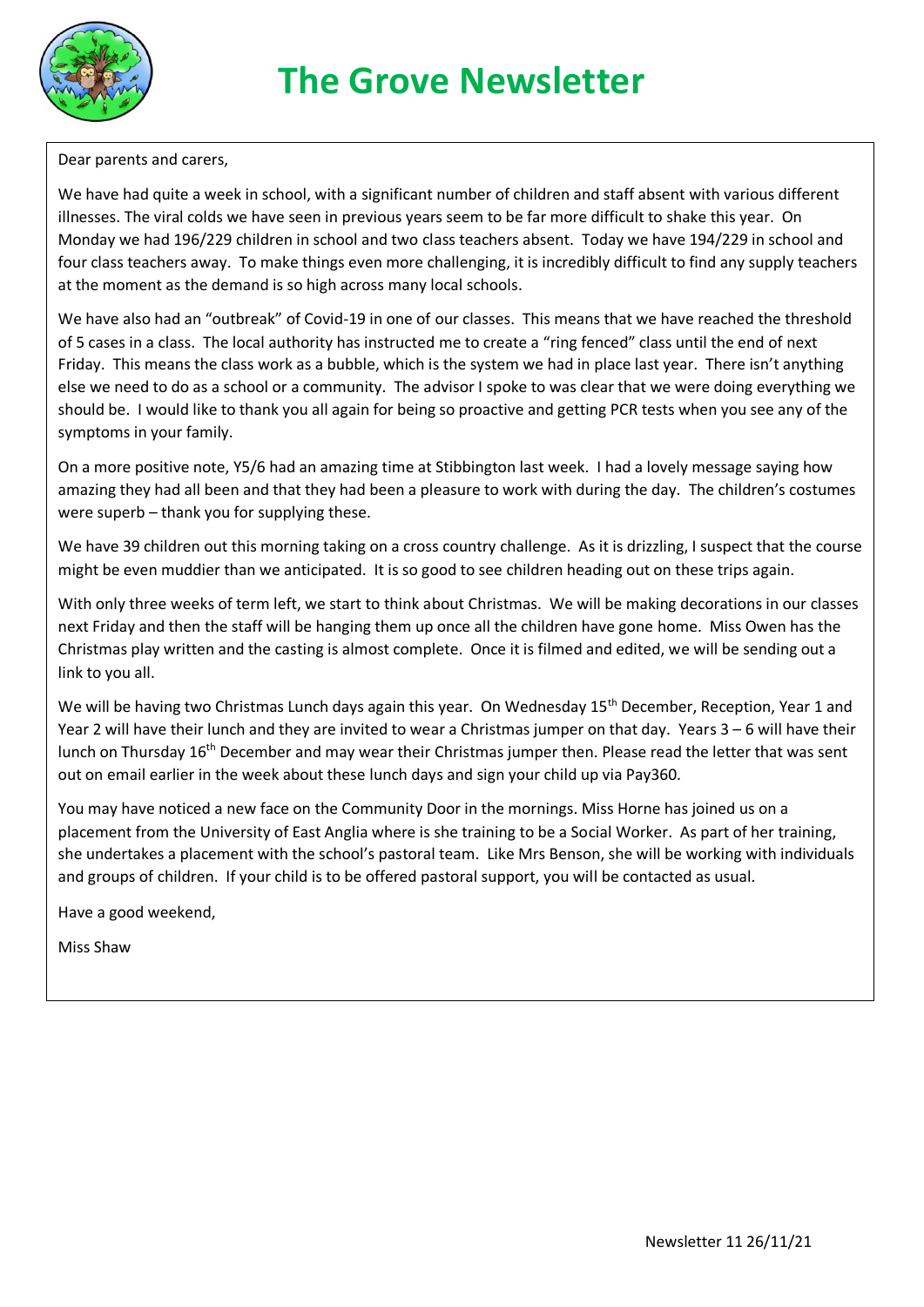

## **The Grove Newsletter**



## **After School Clubs and Activities at The Grove**

In the past, pre-Covid, we have always been pleased to be able to offer a variety of after school / extra-curricular clubs to the children.

We know that many children are keen to participate in these again.

Covid restrictions allowing, we are excited to be able to offer clubs again starting from January. Please look out for more details nearer the time!